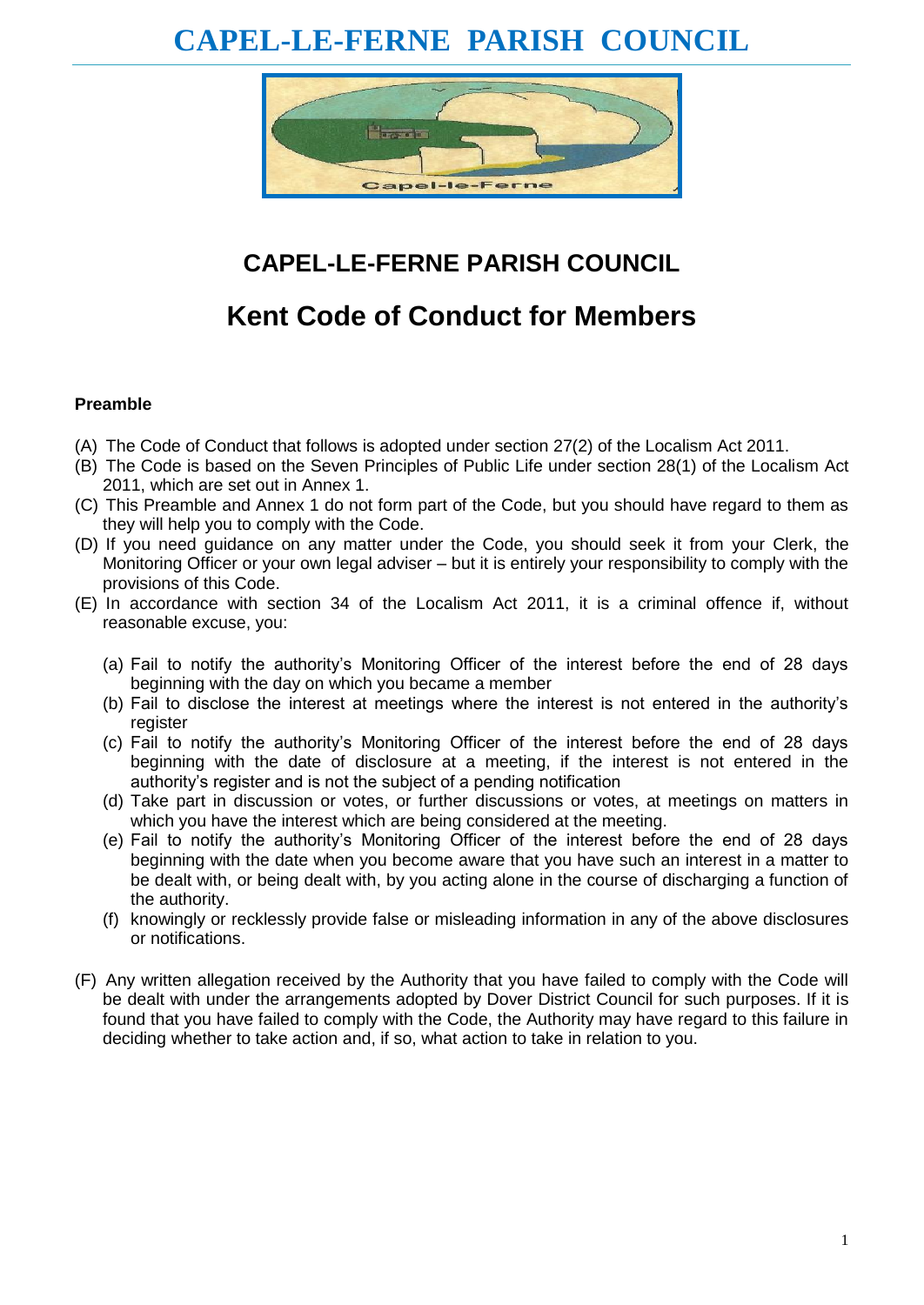### **THE CODE**

#### **1. Interpretation**

In this Code:

**"Associated Person"** means (either in the singular or in the plural):

- (a) a family member or any other person with whom you have a close association, including your spouse, civil partner, or somebody with whom you are living as a husband or wife, or as if you are civil partners; or
- (b) any person or body who employs or has appointed such persons, any firm in which they are a partner, or any company of which they are directors; or
- (c) any person or body in whom such persons have a beneficial interest in a class of securities exceeding the nominal value of £25,000; or
- (d) any body of which you are in a position of general control or management and to which you are appointed or nominated by the Authority; or
- (e) any body in respect of which you are in a position of general control or management:
	- (i) exercising functions of a public nature; or
	- (ii) directed to charitable purposes; or
	- (iii)one of whose principal purposes includes the influence of public opinion or policy (including any political party or trade union).

**"Authority"** means [*name of Authority*].

**"Authority Function"** means any one or more of the following interests that relate to the functions of the Authority:

- (a) housing where you are a tenant of the Authority provided that those functions do not relate particularly to your tenancy or lease; or
- (b) school meals or school transport and travelling expenses where you are a parent or guardian of a child in full time education, or are a parent governor of a school, unless it relates particularly to the school which your child attends;
- (c) statutory sick pay under Part XI of the Social Security Contributions and Benefits Act 1992 where you are in receipt of, or are entitled to the receipt of, such pay;
- (d) an allowance, payment or indemnity given to members of the Authority;
- (e) any ceremonial honour given to members of the Authority;
- (f) setting council tax or a precept under the Local Government Finance Act 1992.

**"Code"** means this Code of Conduct.

**"Co-opted Member"** means a person who is not an elected member of the Authority but who is a member of:

- (a) any committee or sub-committee of the Authority, or
- (b) and represents the Authority on, any joint committee or joint sub-committee of the Authority; and
- (c) who is entitled to vote on any question that falls to be decided at any Meeting.

**"Disclosable Pecuniary Interest"** means those interests of a description specified in regulations made by the Secretary of State (as amended from time to time) as set out in Annex 2 and where either it is:

- (a) your interest or
- (b) an interest of your spouse or civil partner, a person with whom you are living as husband and wife, or a person with whom you are living as if you were civil partners and provided you are aware that the other person has the interest.

**"Interests"** means Disclosable Pecuniary Interests and Other Significant Interests.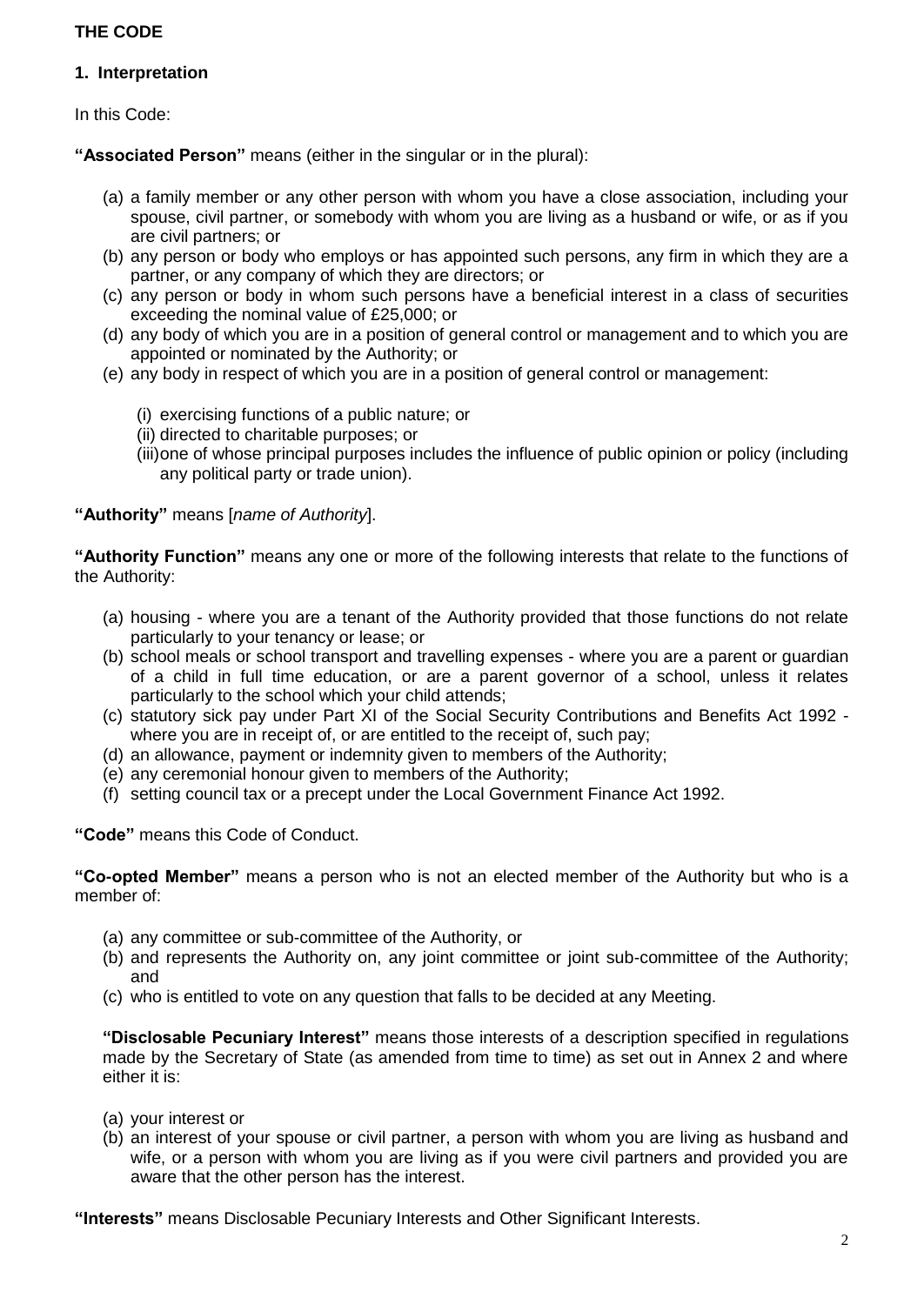**"Meeting"** means any meeting of:

- (a) the Authority;
- (b) any of the Authority's or its committees, sub-committees, joint committees and/or joint subcommittees.

**"Member"** means a person who is an elected member of the Authority and includes a Co-opted Member.

**"Other Significant Interest"** means an interest (other than a Disclosable Pecuniary Interest or an interest in an Authority Function) in any business of the Authority which:

(a) may reasonably be regarded as affecting the financial position of yourself and/or an Associated Person to a greater extent than the majority of: -

- (i) other council tax payers, ratepayers or inhabitants of the electoral division or ward, as the case may be, affected by the decision; or
- (ii) (in other cases) other council tax payers, ratepayers or inhabitants of the Authority's area; or

(b) relates to the determination of your application (whether made by you alone or jointly or on your behalf) for any approval, consent, licence, permission or registration or that of an Associated Person;

and where, in either case, a member of the public with knowledge of the relevant facts would reasonably regard the interest as being so significant that it is likely to prejudice your judgment of the public interest.

**"Register of Members' Interests"** means the register of Disclosable Pecuniary Interests established and maintained by the Monitoring Officer under section 29 of the Localism Act 2011.

**"Sensitive Interest"** means information, the details of which, if disclosed, could lead to you or a person connected with you being subject to violence or intimidation.

#### **Scope**

**2.** You must comply with this Code whenever you act in your capacity as a Member or Co-opted Member of the Authority.

#### **General obligations**

- **3.** (1) You must, when using or authorising the use by others of the resources of the Authority:
	- (a) act in accordance with the Authority's reasonable requirements; and
	- (b) ensure that such resources are not used improperly for political purposes (including party political purposes).
	- (2) You must not:
		- (a) bully any person;
		- (b) intimidate or attempt to intimidate any person who is or is likely to be a complainant, a witness, or involved in the administration of any investigation or proceedings, in relation to an allegation that a Member (including yourself) has failed to comply with this Code;
		- (c) do anything that compromises, or is likely to compromise, the impartiality or integrity of those who work for, or on behalf of, the Authority;
		- (d) disclose information given to you in confidence by anyone, or information acquired by you which you believe, or ought reasonably to be aware, is of a confidential nature, except where:
			- (i) you have the written consent of a person authorised to give it; or
			- (ii) you are required by law to do so; or
			- (iii) the disclosure is made to a third party for the purpose of obtaining professional advice provided that the third party agrees not to disclose the information to any other person; or
			- (iv) the disclosure is:
				- reasonable and in the public interest; and
				- made in good faith and in compliance with the reasonable requirements of the Authority;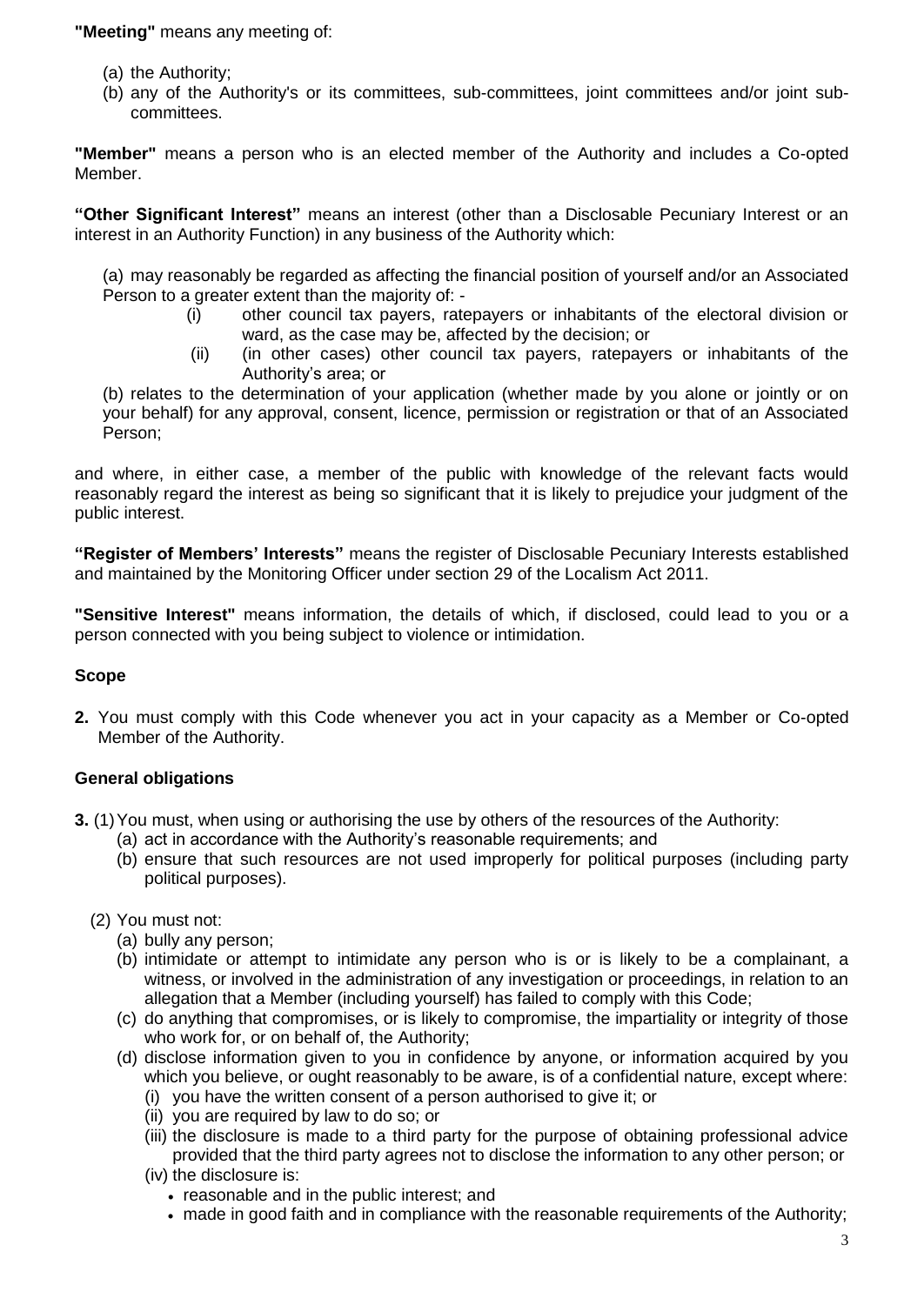- (e) prevent another person from gaining access to information to which that person is entitled by law;
- (f) conduct yourself in a manner which could reasonably be regarded as bringing your office or the Authority into disrepute;
- (g) use or attempt to use your position as a Member improperly to confer on or secure for yourself or any other person, an advantage or disadvantage.

#### **Registering Disclosable Pecuniary Interests**

- **4.** (1) You must, before the end of 28 days beginning with the day you become a Member or Co-opted Member of the Authority, or before the end of 28 days beginning with the day on which this Code takes effect (whichever is the later), notify the Monitoring Officer of any Disclosable Pecuniary Interest.
	- (2)In addition, you must, before the end of 28 days beginning with the day you become aware of any new Disclosable Pecuniary Interest or change to any interest already registered, register details of that new interest or change, by providing written notification to the Monitoring Officer.
	- (3)Where you have a Disclosable Pecuniary Interest in any matter to be dealt with, or being dealt with, by you acting alone in the course of discharging a function of the Authority (including making a decision in relation to the matter), then if the interest is not registered in the Register of Members' Interests and is not the subject of a pending notification, you must notify the Monitoring Officer before the end of 28 days beginning with the day you become aware of the existence of the interest.

#### **Declaring Interests**

- **5**. (1) Whether or not a Disclosable Pecuniary Interest has been entered onto the Register of Members' Interests or is the subject of a pending notification, you must comply with the disclosure procedures set out below.
	- (2)Where you are present at a Meeting and have a Disclosable Pecuniary Interest or Other Significant Interest (and you are aware that you have such an interest) in any matter to be considered, or being considered, at the Meeting, you must:
		- (a) disclose the Interest; and
		- (b) explain the nature of that Interest at the commencement of that consideration or when the Interest becomes apparent (subject to paragraph 6, below); and unless you have been granted a dispensation:
		- (c) not participate in any discussion of, or vote taken on, the matter at the Meeting; and
		- (d) withdraw from the Meeting room in accordance with the Authority's Procedure Rules whenever it becomes apparent that the business is being considered; and
		- (e) not seek improperly to influence a decision about that business.
	- (3) Where you have a Disclosable Pecuniary Interest or Other Significant Interest in any business of the Authority where you are acting alone in the course of discharging a function of the Authority, you must:
		- (a) notify the Monitoring Officer of the interest and its nature as soon as it becomes apparent; and
		- (b) not take any steps, or any further steps, in relation to the matter except for the purpose of enabling the matter to be dealt with otherwise than by you; and
		- (c) not seek improperly to influence a decision about the matter.
	- (4) Where you have an Other Significant Interest in any business of the Authority, you may attend a Meeting but only for the purpose of making representations, answering questions or giving evidence relating to the business, provided that the public are also allowed to attend the Meeting for the same purpose. Having made your representations, given evidence or answered questions you must:
		- (a) not participate in any discussion of, or vote taken on, the matter at the Meeting; and
		- (b) withdraw from the Meeting room in accordance with the Authority's Standing Orders.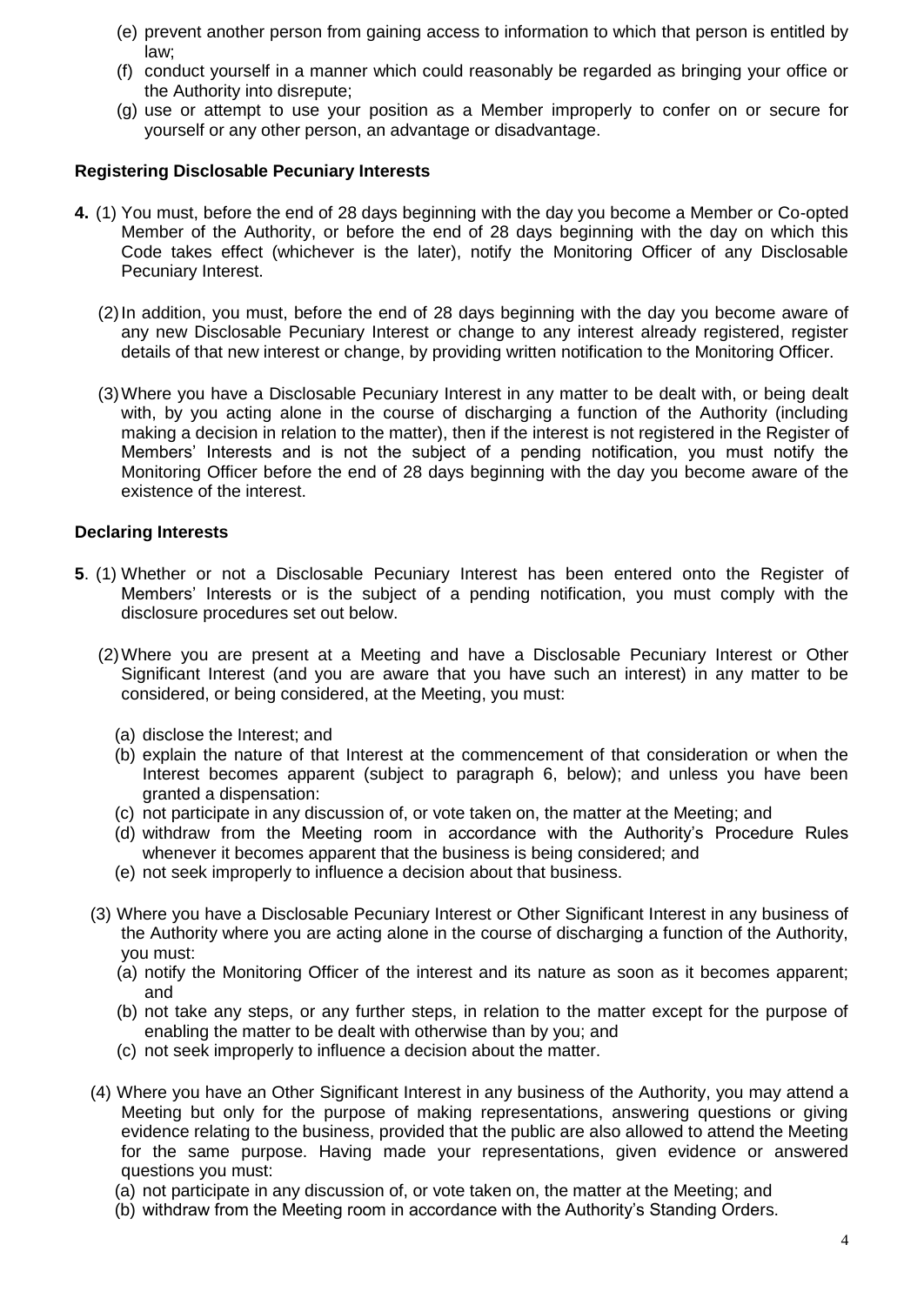#### **Sensitive Interests**

- **6.** (1) Where you consider that the information relating to any of your Disclosable Pecuniary Interests is a Sensitive Interest, and the Monitoring Officer agrees, the Monitoring Officer will not include details of the Sensitive Interest on any copies of the Register of Members' Interests which are made available for inspection or any published version of the Register, but may include a statement that you have an interest, the details of which are withheld under this paragraph.
	- (2)You must, before the end of 28 days beginning with the day you become aware of any change of circumstances which means that information excluded under paragraph 6(1) is no longer a Sensitive Interest, notify the Monitoring Officer asking that the information be included in the Register of Members' Interests.
	- (3)The rules relating to disclosure of Interests in paragraphs 5(2) and (3) will apply, save that you will not be required to disclose the nature of the Sensitive Interest, but merely the fact that you hold an interest in the matter under discussion.

#### **Gifts and Hospitality**

- **7.** (1) You must, before the end of 28 days beginning with the day of receipt/acceptance, notify the Monitoring Officer of any gift, benefit or hospitality with an estimated value of £100 or more, or a series of gifts, benefits and hospitality from the same or an associated source, with an estimated cumulative value of £100 or more, which are received and accepted by you (in any one calendar year) in the conduct of the business of the Authority, the business of the office to which you have been elected or appointed or when you are acting as representative of the Authority. You must also register the source of the gift, benefit or hospitality.
	- (2)Where any gift, benefit or hospitality you have received or accepted relates to any matter to be considered, or being considered at a Meeting, you must disclose at the commencement of the Meeting or when the interest becomes apparent, the existence and nature of the gift, benefit or hospitality, the person or body who gave it to you and how the business under consideration relates to that person or body. You may participate in the discussion of the matter and in any vote taken on the matter, unless you have an Other Significant Interest, in which case the procedure in paragraph 5 above will apply.
	- (3)You must continue to disclose the existence and nature of the gift, benefit or hospitality at a relevant Meeting, for 3 years from the date you first registered the gift, benefit or hospitality.
	- (4)The duty to notify the Monitoring Officer does not apply where the gift, benefit or hospitality comes within any description approved by the Authority for this purpose.

#### **Dispensations**

- **8.**(1) The Authority or any committee, or sub-committee of the Authority, or the Clerk (where authorised) may, on a written request made to the Clerk (as appointed Proper Officer for the receipt of applications for dispensation) by a Member with an Interest, grant a dispensation relieving the Member from either or both of the restrictions on participating in discussions and in voting (referred to in paragraph 5 above).
	- (2) A dispensation may be granted only if, after having had regard to all relevant circumstances, the Authority or any committee, or sub-committee of the Authority, or the Clerk (where authorised) [considers that:
		- (a) without the dispensation the number of persons prohibited from participating in any particular business would be so great a proportion of the body transacting the business as to impede the transaction of the business; or
		- (b) without the dispensation, the representation of different political groups on the body transacting any particular business would be so upset as to alter the likely outcome of any vote relating to the business; or
		- (c) granting the dispensation is in the interests of persons living in the Authority's area; or
		- (d) it is otherwise appropriate to grant a dispensation.
	- (3) A dispensation must specify the period for which it has effect, and the period specified may not exceed four years.
	- (4) Paragraph 5 above does not apply in relation to anything done for the purpose of deciding whether to grant a dispensation under this paragraph 8.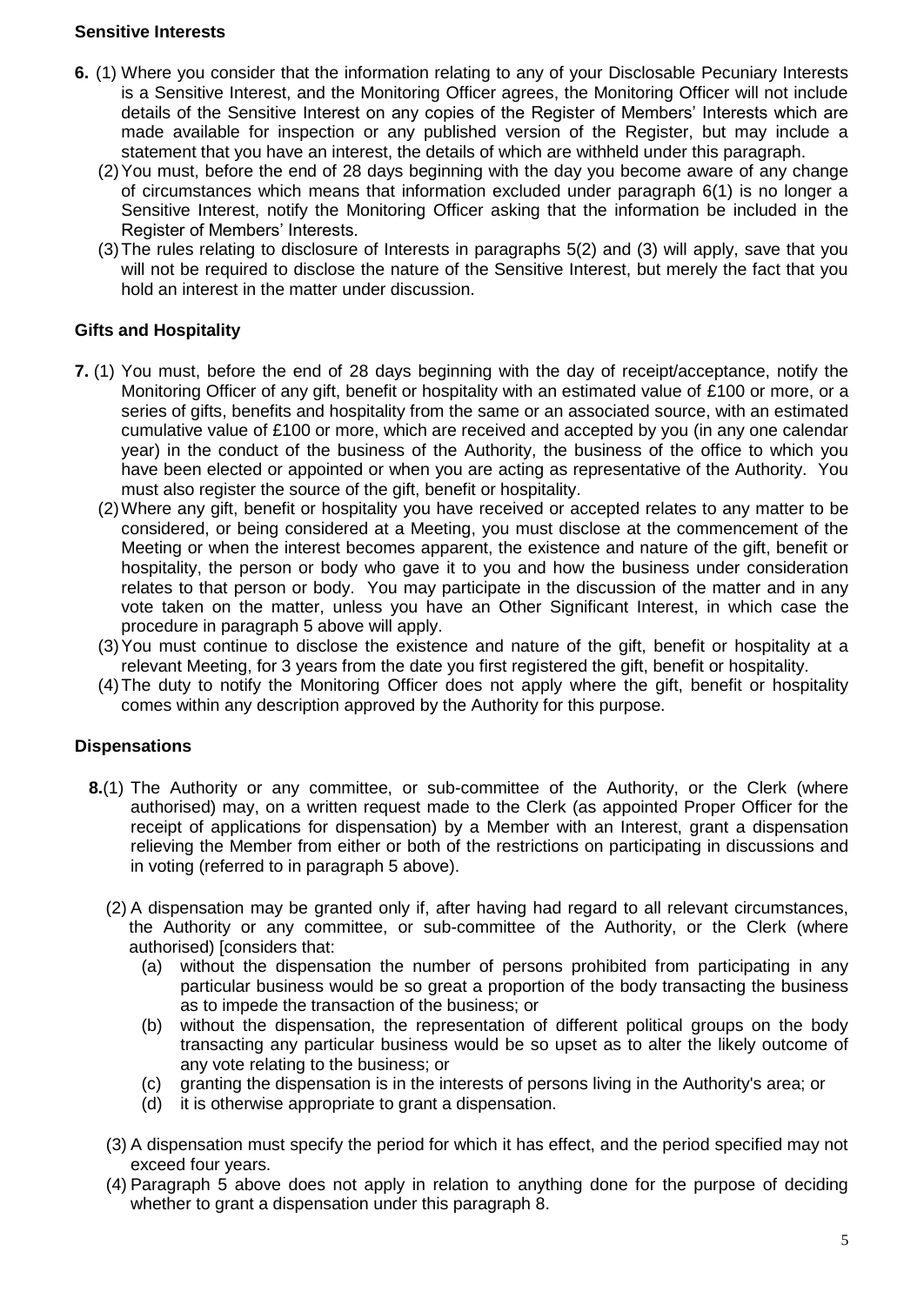## **THE SEVEN PRINCIPLES OF PUBLIC LIFE**

In accordance with the Localism Act 2011, and in order to help maintain public confidence in this Authority, you are committed to behaving in a manner that is consistent with the following principles. However, it should be noted that these Principles do not create statutory obligations for Members and do not form part of the Code. It follows from this that the Authority cannot accept allegations that they have been breached.

**SELFLESSNESS**: You should act solely in terms of the public interest and never improperly confer an advantage or disadvantage on any person or act to gain financial or other material benefits for yourself, your family, a friend or close associate.

**INTEGRITY**: You should exercise independent judgment and not compromise your position by placing yourself under obligations to outside individuals or organisations who might seek to influence you in the performance of your official duties. You should behave in accordance with all legal obligations, alongside any requirements contained within this Authority's policies, protocols and procedures, including on the use of the Authority's resources. You should value your colleagues and staff and engage with them in an appropriate manner and one that underpins the mutual respect that is essential to good local government. You should treat people with respect, including the organisations and public you engage with and those you work alongside.

**OBJECTIVITY**: In carrying out public business, including making public appointments, awarding contracts, or recommending individuals for rewards and benefits, you should make choices on merit. You should deal with representations or enquiries from residents, members of the communities and visitors fairly, appropriately and impartially. You should champion the needs of the whole community and especially your constituents, including those who did not vote for you.

**ACCOUNTABILITY**: You are accountable to the public for your decisions and actions and should fully co-operate with whatever scrutiny is appropriate to your office.

**OPENNESS**: You should be as open and as transparent as possible about all the decisions and actions that you take to enable residents to understand the reasoning behind those decisions and to be informed when holding you and other Members to account. You should give reasons for your decisions and restrict information only when the wider public interest or the law clearly demands it. You should listen to the interests of all parties, including relevant advice from statutory and other professional officers, taking all relevant information into consideration, remaining objective and making decisions on merit.

**HONESTY:** You have a duty to declare interests relating to your public duties and to take steps to resolve any conflicts arising in a way that protects the public interest. You should not allow other pressures, including the financial interests of yourself or others connected to you, to deter you from pursuing constituents' casework, the interests of the Authority's area or the good governance of the Authority in a proper manner.

**LEADERSHIP:** Through leadership and example you should promote and support high standards of conduct when serving in your public post. You should provide leadership through behaving in accordance with these principles when championing the interests of the community with other organisations as well as within this Authority.